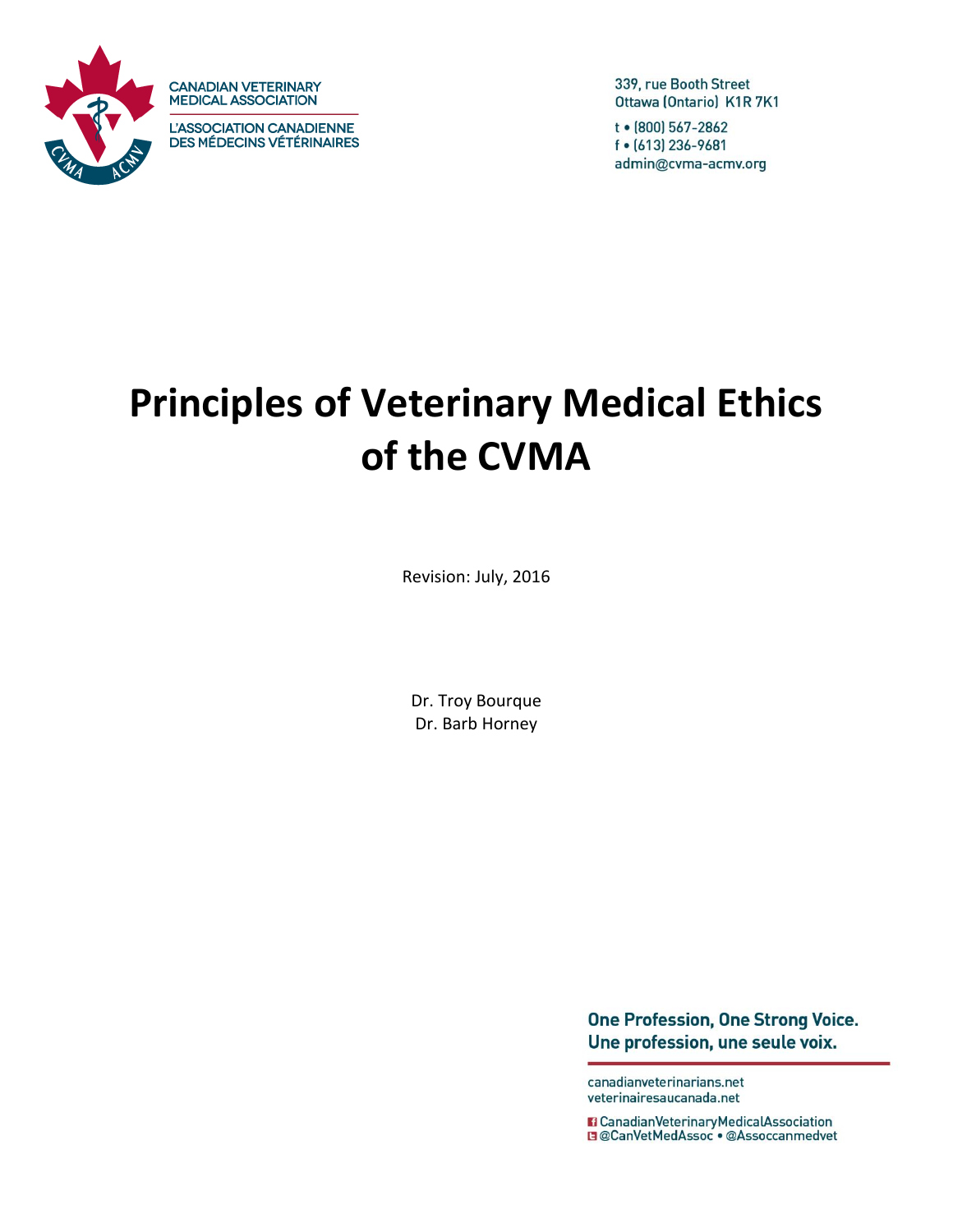## **Principles of Veterinary Medical Ethics of the CVMA:**

#### **Veterinary Oath**

*"As a member of the veterinary medical profession, I solemnly swear that I will use my scientific knowledge and skills for the benefit of society.*

*I will strive to:*

- *promote animal health and welfare,*
- *prevent and relieve animal suffering,*
- *protect the health of the public and the environment, and*
- *advance comparative medical knowledge.*

*I will perform my professional duties conscientiously, with dignity, and in keeping with the principles of veterinary medical ethics.*

*I will strive continuously to improve my professional knowledge and competence and to maintain the highest professional and ethical standards for myself and the profession."*

> *- CVMA 2004 - revised 2018*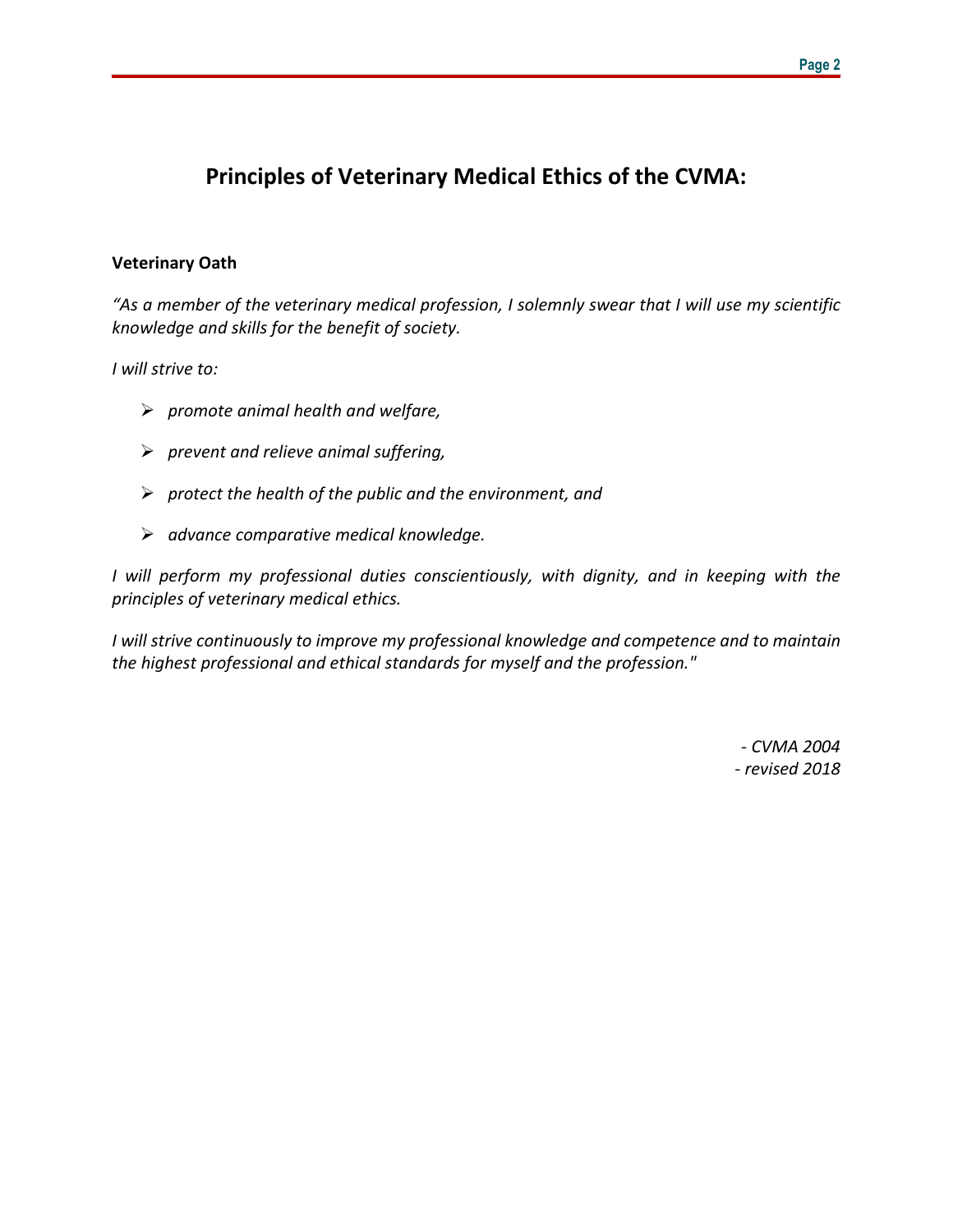#### **I. Introduction:**

Veterinarians are members of a scholarly profession who have earned academic degrees from comprehensive universities or similar educational institutions. Veterinarians practice the profession of veterinary medicine in a variety of situations and circumstances.

Members of the veterinary profession use their special knowledge and skills to serve society through the care and treatment of animals. The purposes of the responsible practice of veterinary medicine are: to promote the health and welfare and relieve suffering of animals, to address the animal care needs of the client, and to safeguard the health and well-being of the public. While the primary professional responsibility of veterinarians is to their patients, they must balance this with responsibilities they also hold to their clients, to the public, to the profession, to their colleagues and to themselves.

Professional veterinary associations and regulatory bodies should adopt the principles or a similar code as a guide for their activities. All veterinarians in provincial associations and jurisdictions have a responsibility to regulate and guide the professional conduct of their members. Provincial professional veterinary licensing bodies may establish ethics, grievance, or peer review committees to address ethical and professional conduct issues. All veterinarians engaged in the practice of veterinary medicine must be licensed in the jurisdiction in which they are practicing and follow the jurisdictional act, regulations, and bylaws of that regulatory body.

Colleges of veterinary medicine should stress the teaching of ethical and value issues as part of the professional curriculum for all veterinary students. The National Board of Veterinary Medical Examiners is encouraged to prepare and include questions regarding professional ethicsin the North American Veterinary Licensing Examination (NAVLE). CVMA should review this code periodically to ensure that they remain complete and current.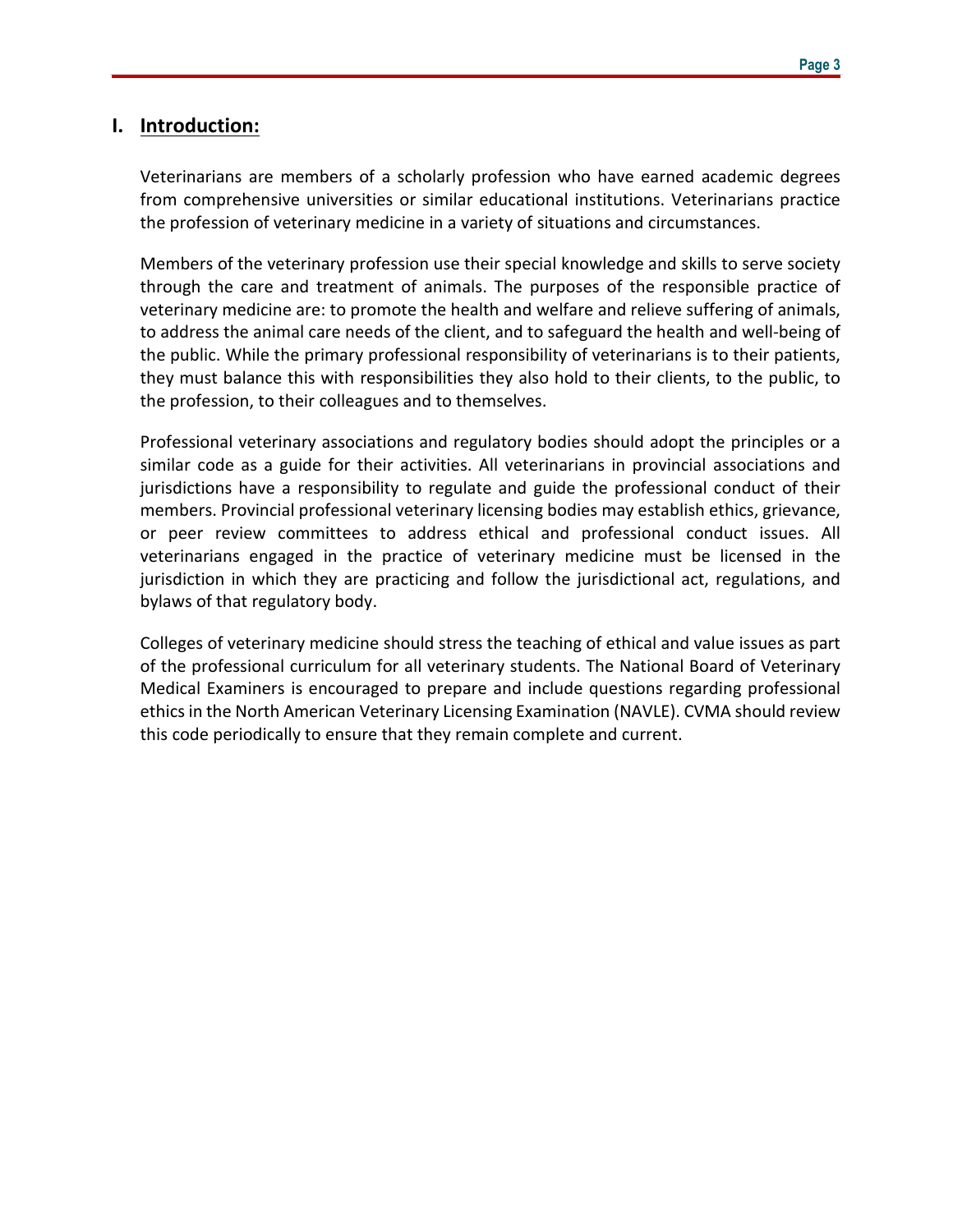#### **II. General Principles:**

- **1. A veterinarian should be dedicated to providing competent veterinary medical care, with compassion and respect for animal welfare and human health.**
- **2. A veterinarian should maintain independence, impartiality and accountability in carrying out their professional duties. They shall follow acceptable professional procedures using current professional and scientific knowledge and obtain consultation or referral when indicated.**
- **3. A veterinarian should, in the provision of appropriate patient care, be free to choose whom to serve. The veterinarian-client-patient relationship (VCPR) is the basis for interaction among veterinarians, their clients and their patients.**
- **4. A veterinarian should respect the rights of clients, colleagues, and other health professionals, and shall maintain the confidentiality of medical information within the confines of the law.**
- **5. A veterinarian should obey all laws of the jurisdictions in which they reside and practice veterinary medicine. They shall also recognize a responsibility to seek changes to laws and regulations which are contrary to the best interests of the patient and public health.**
- **6. Veterinarians, individually and collectively, shall uphold the integrity of the veterinary profession and must maintain the trust of their clients and society through exemplary standards of clinical practice and conduct including competence, accountability, honesty, fairness, compassion and confidentiality.**
- **7. A veterinarian should continue to study, apply, and advance scientific knowledge, make relevant information available to clients, colleagues, the public and maintain a commitment to veterinary medical education.**
- **8. The responsibilities of the veterinary profession extend beyond individual patients and clients to society in general. Veterinarians are encouraged to make their knowledge available to their communities and to provide their services for activities that protect public health and environmental health.**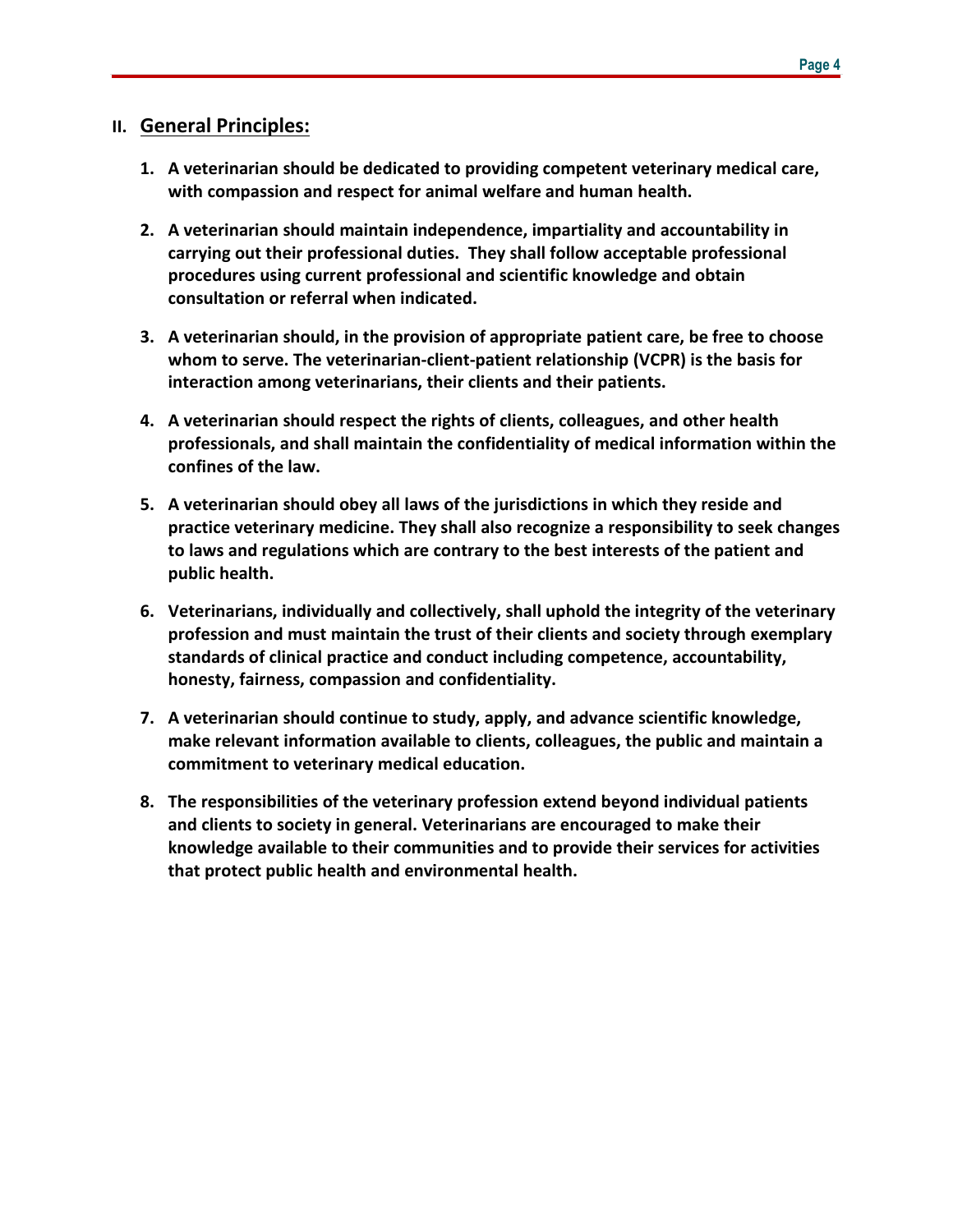## **III. Professional Responsibilities:**

#### **III. A. Veterinarians' responsibilities to animals:**

- 1. Veterinarians should first consider the needs of the patient: to relieve disease, suffering or disability while minimizing pain or fear.
- 2. Veterinarians must provide veterinary care that is appropriate and adequate. The choice of treatments or animal care should consider the needs of the patient, the welfare of the client, and the safety of the public.
- 3. Veterinarians must follow acceptable professional procedures using current professional and scientific knowledge. All aspects of veterinary medicine should be held to the same standards, including complementary, alternative and integrative veterinary medicine, non-traditional or other novel approaches.
- 4. Veterinarians must keep within their own area of competence and refer cases responsibly. [see Appendix 1: Referring/consultation]
- 5. Regardless of practice ownership, the interests of the patient, client, and public require that all decisions that affect diagnosis, prognosis, and recommendations for treatment of patients are made by veterinarians.
- 6. Veterinarians should not allow their medical judgment to be influenced by agreements by which they stand to profit through referring clients to other providers of services or products, nor should their judgment be influenced by contracts or agreements made by their practice, associations or societies.
- 7. In emergencies, veterinarians have an ethical responsibility to provide essential services for animals when necessary to save life or relieve suffering, subsequent to client agreement (or until such agreement can be obtained when no client is present). Such emergency care may be limited to euthanasia to relieve suffering, or to stabilization of the patient for transport to another source of animal care.
- 8. Veterinarians must communicate with each other to ensure the health and welfare of the animal or group of animals. [see Appendix 1: Referring/consultation]
- 9. Veterinarians should strive to improve their veterinary knowledge and skills, and to collaborate with other professionals in the quest for knowledge and professional development.
- 10. Humane euthanasia of animals is an ethical veterinary procedure. [See CVMA position statement on Euthanasia.]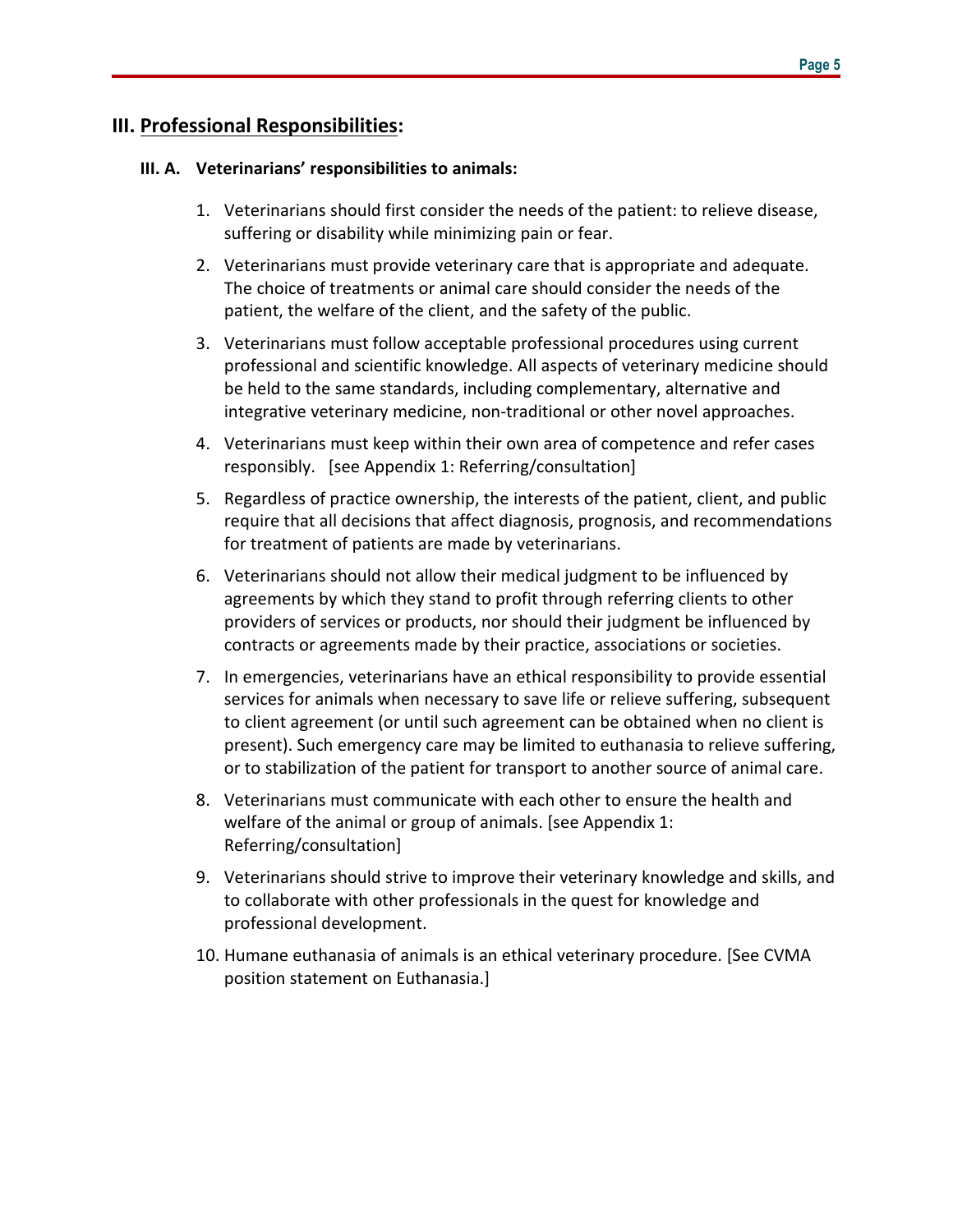#### **III. B. Veterinarians' responsibilities to clients:**

- 1. Veterinarians must be open and honest with clients and respect their needs and requirements. Veterinarians should be honest, fair, courteous, considerate and compassionate.
- 2. Veterinarians must provide independent and impartial advice and inform a client of any conflict of interest. Communications with clients will contain no false, deceptive, or misleading statements or claims.
- 3. Veterinarians may choose whom they will serve. Both the veterinarian and the client have the right to establish or decline a Veterinarian-Client-Patient Relationship (VCPR). [see Appendix 2: Veterinarian-Client-Patient Relationship (VCPR)]
- 4. Veterinarians must communicate effectively with clients and ensure informed owner consent is obtained before treatments or procedures are carried out. The decision to accept or decline treatment and related costs should be based on adequate discussion of clinical findings, diagnostic techniques, treatment, likely outcome and estimated costs. [see Appendix 3: Informed Consent]
- 5. A decision to consult or refer is made jointly by the attending veterinarian and the client. Attending veterinarians must honour a client's request for referral.
- 6. Veterinarians are entitled to charge fees for their professional services. Fees must be fair and based on professional services rendered. Regardless of the fees that are charged or received, the quality of service must be maintained at or above the professional standard as set by the provincial regulatory body. [see Appendix 4: Fees for Services]
- 7. Veterinarians must keep clear, accurate and detailed clinical and client records. [see Appendix 5: Medical Records]
- 8. Veterinarians and their associates should protect the personal privacy of patients and clients. Veterinarians should not reveal confidences unless required to by law or unless it becomes necessary to protect the health and welfare of other individuals or animals.
- 9. Veterinarians should address client complaints in an appropriate and timely manner.
- 10. Veterinarians should take all reasonable steps to prevent harm to patients. Should harm occur, this information should be immediately disclosed to the client.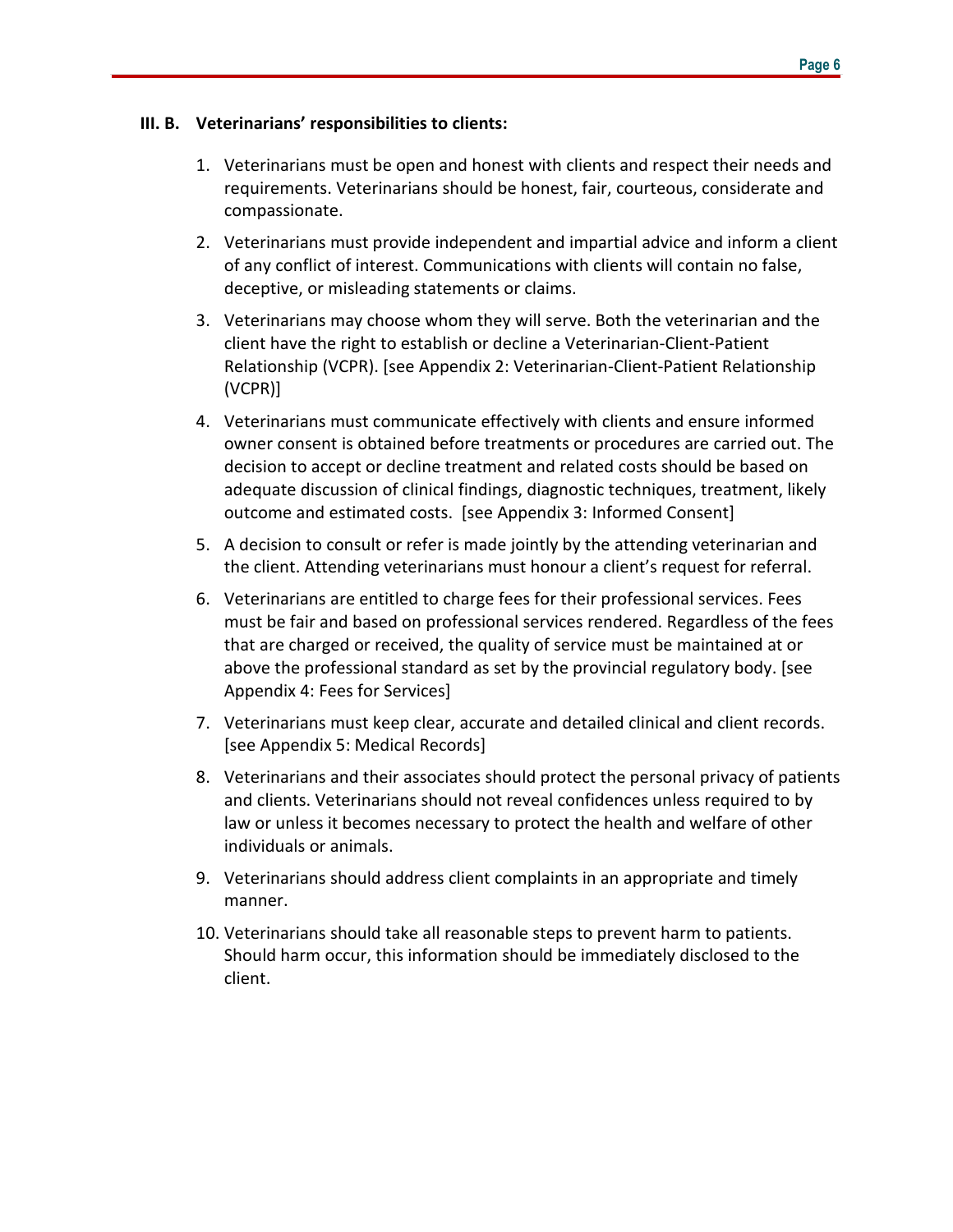#### **III. C. Veterinarians' responsibilities to the profession:**

- 1. Veterinarians have a responsibility to maintain the integrity and dignity of the profession and be worthy of the trust and respect of colleagues, clients, other health professionals, and the general public.
- 2. Veterinarians should be honest, fair, courteous, considerate, and compassionate. Veterinarians should present a professional appearance and follow acceptable professional procedures using current professional and scientific knowledge.
- 3. Veterinarians should not slander, or injure the professional standing or reputation of other veterinarians in a false or misleading manner. However, veterinarians should report to the appropriate authority any unprofessional conduct by colleagues.
- 4. Veterinarians should view, evaluate, and treat all persons in any professional activity or circumstance in which they may be involved, solely as individuals on the basis of their own personal abilities, qualifications, and other relevant characteristics.

As health professionals seeking to advance animal and public health, veterinarians should strive to confront and reject all forms of prejudice and discrimination that may lead to impediments to access of quality animal and public health care for clients/patients or lack of educational, training, and employment opportunities for veterinary colleagues/students and other member of the animal health care team. These forms of prejudice and discrimination include, but are not limited to, race; ethnicity; physical and mental abilities; gender; sexual orientation; gender identify; parental status; religious beliefs; political beliefs; geographic, socioeconomic, and educational background; and any other characteristic protected under applicable federal or provincial law.

- 5. Veterinarians who are impaired or whose performance is adversely affected by physical or mental health conditions must not act in the capacity of a veterinarian and should seek assistance from qualified organizations or individuals. Colleagues of impaired veterinarians should encourage those individuals to seek assistance and to overcome their impairment.
- 6. A veterinarian having supervisory authority over another veterinarian should make reasonable efforts to ensure that the other veterinarian conforms to accepted standards of conduct and practice.
- 7. If there is evidence that the actions of a former attending veterinarian have clearly and significantly endangered the health or safety of a patient, the current attending veterinarian has a responsibility to take action.
- 8. Veterinarians should strive to improve their veterinary knowledge and skills, and they are encouraged to collaborate with other professionals in the quest for knowledge and professional development.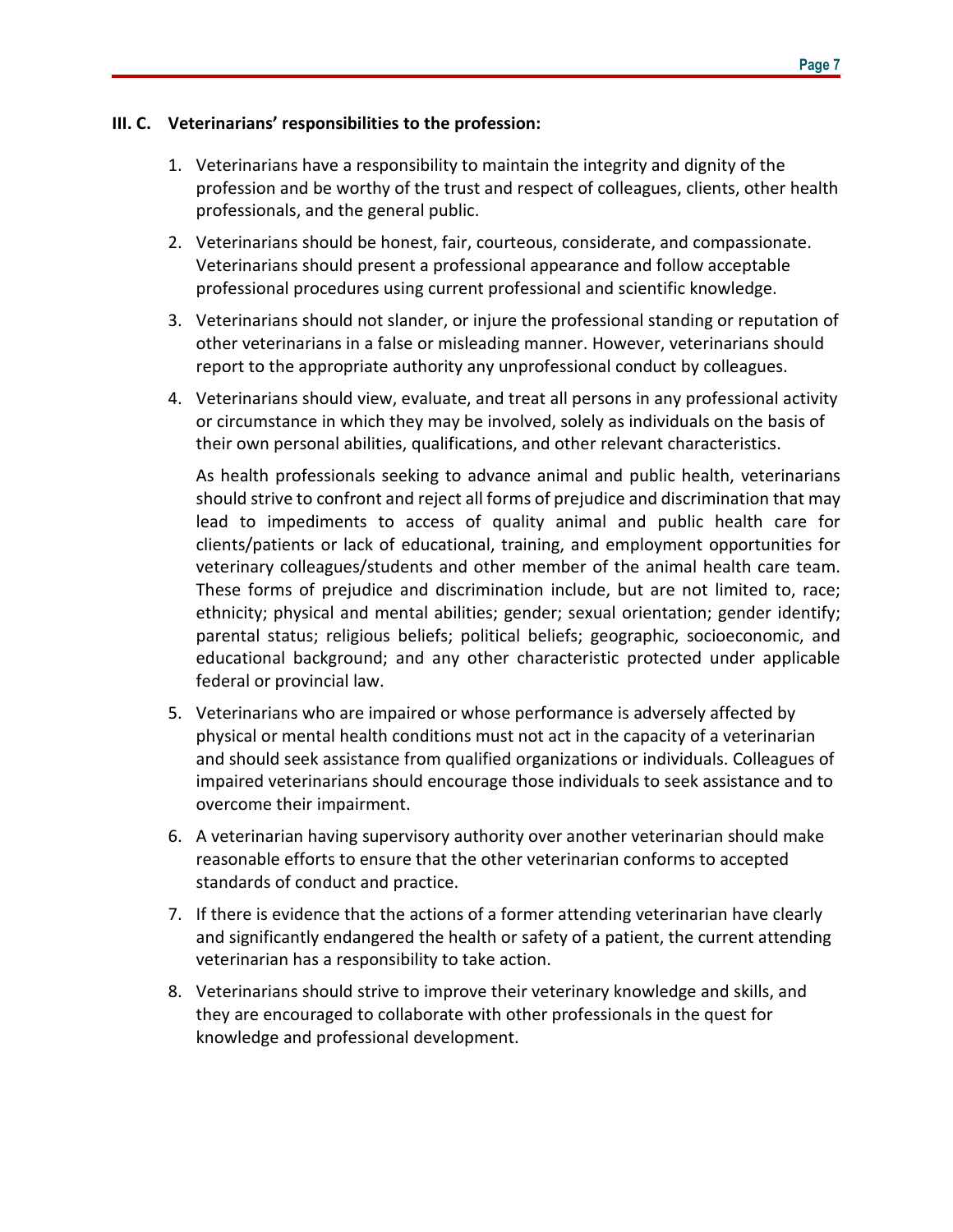- 9. When conferences, meetings, or lectures are sponsored by outside entities, the organization that presents the program, not the funding sponsor, should have control of the contents and speakers.
- 10. Veterinarians should use only the title of the professional degree that was awarded by the school of veterinary medicine where the degree was earned. It is unethical for veterinarians to identify themselves as members of a recognized specialty organization if such certification has not been awarded and maintained.
- 11. It is unethical to place professional knowledge, credentials, or services at the disposal of any nonprofessional organization, group, or individual to promote or lend credibility to the illegal practice of veterinary medicine.
- 12. It is unethical for veterinarians to use or permit the use of their names, signatures or professional status in connection with the resale of ethical products in a manner which violates those directions or conditions specified by the manufacturer to ensure the safe and efficacious use of the product.
- 13. Veterinarians should recognize a responsibility to give generally held opinions of the profession when interpreting scientific knowledge to the public. When presenting an opinion that is contrary to the generally held opinion of the profession, this should be clearly indicated.

#### **III. D. Veterinarians' responsibilities to the public:**

- 1. Veterinarians should concurrently seek to ensure the protection of public health and general animal health and welfare, while carrying out their professional duties toward a specific patient. They must also consider the impact of their actions on the environment.
- 2. The responsibilities of the veterinary profession extend beyond individual patients and clients to society in general. Veterinarians are encouraged to make their knowledge available to their communities and to provide their services for activities that protect public health and environmental health.
- 3. Veterinarians should obey all laws of the jurisdictions in which they reside and practice veterinary medicine. Veterinarians should be honest and fair in their relations with others, and they should not engage in fraud, misrepresentation, or deceit. Veterinarians should report illegal practices and activities to the proper authorities.
- 4. Veterinarians may promote or advertise products and services but it is unethical to employ false, deceptive, or misleading statements or claims. Testimonials or endorsements are advertising, and they must comply with the appropriate jurisdictions' regulations or guidelines for advertising. [see Appendix 6: Advertising]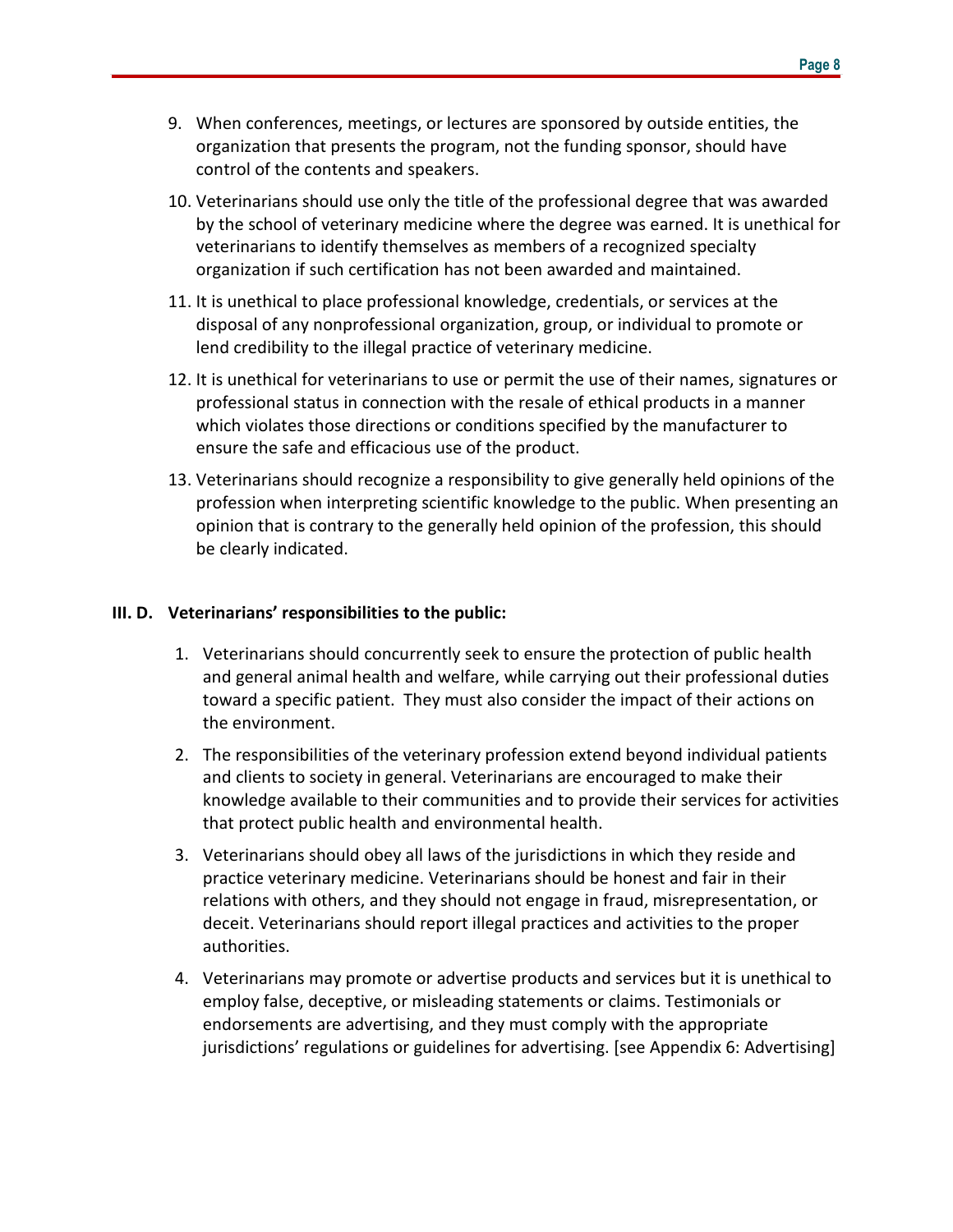#### **III. E. Veterinarians' responsibilities to the veterinary team:**

- 1. Veterinarians must work together and with others in the veterinary team and business, to co-ordinate the care of animals and the delivery of services.
- 2. Veterinarians must ensure that tasks are delegated only to those who have the appropriate competence and registration.
- 3. Veterinarians must maintain minimum practice standards.
- 4. Veterinarians must treat their colleagues with dignity and as persons worthy of respect.

#### **III. F. Veterinarians' responsibilities to themselves:**

- 1. Veterinarians should seek help from appropriately qualified professionals for personal problems that might adversely affect service to patients, society or the profession.
- 2. Veterinarians should protect and enhance their own health and well-being by identifying those stress factors in their professional and personal lives that can be managed by developing and practicing appropriate coping strategies.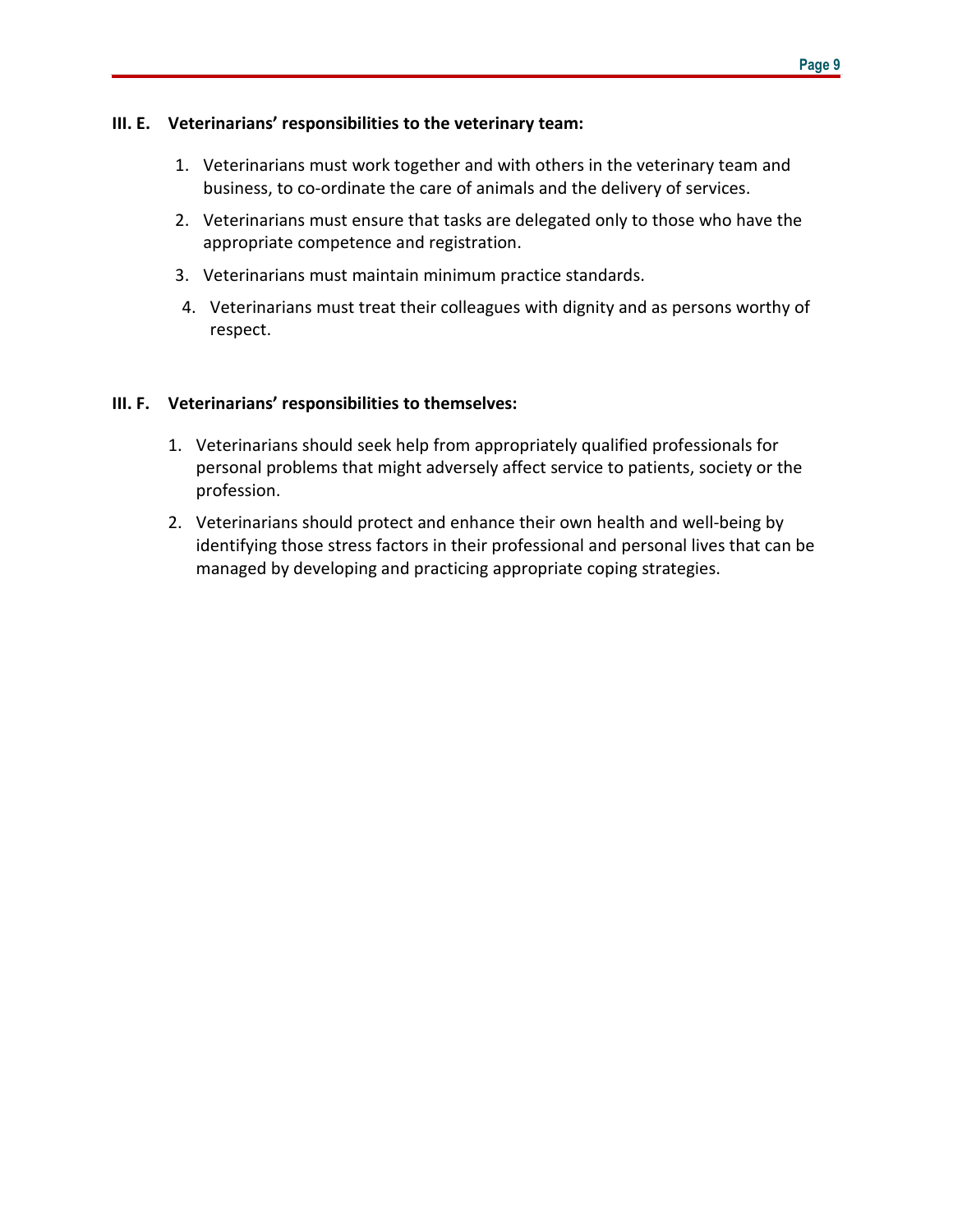## **References:**

- 1. Principles of Veterinary Medical Ethics of the AVMA [https://www.avma.org](https://www.avma.org/)
- 2. Canadian Veterinary Oath CVMA 2004 <https://www.canadianveterinarians.net/>
- 3. CVMA Constitution and by-laws. Code of Ethics 1955 <https://www.canadianveterinarians.net/>
- 4. RCVS Code of professional conduct for veterinary surgeons https://www.rcvs.org.uk/advice-and-guidance/code-of-professional-conduct-forveterinary-surgeons/
- 5. CMA Code of Ethics: <https://www.cma.ca/En/Pages/code-of-ethics.aspx>
- 6. Royal College of Physicians and Surgeons of Canada's CanMEDS Physician health guide.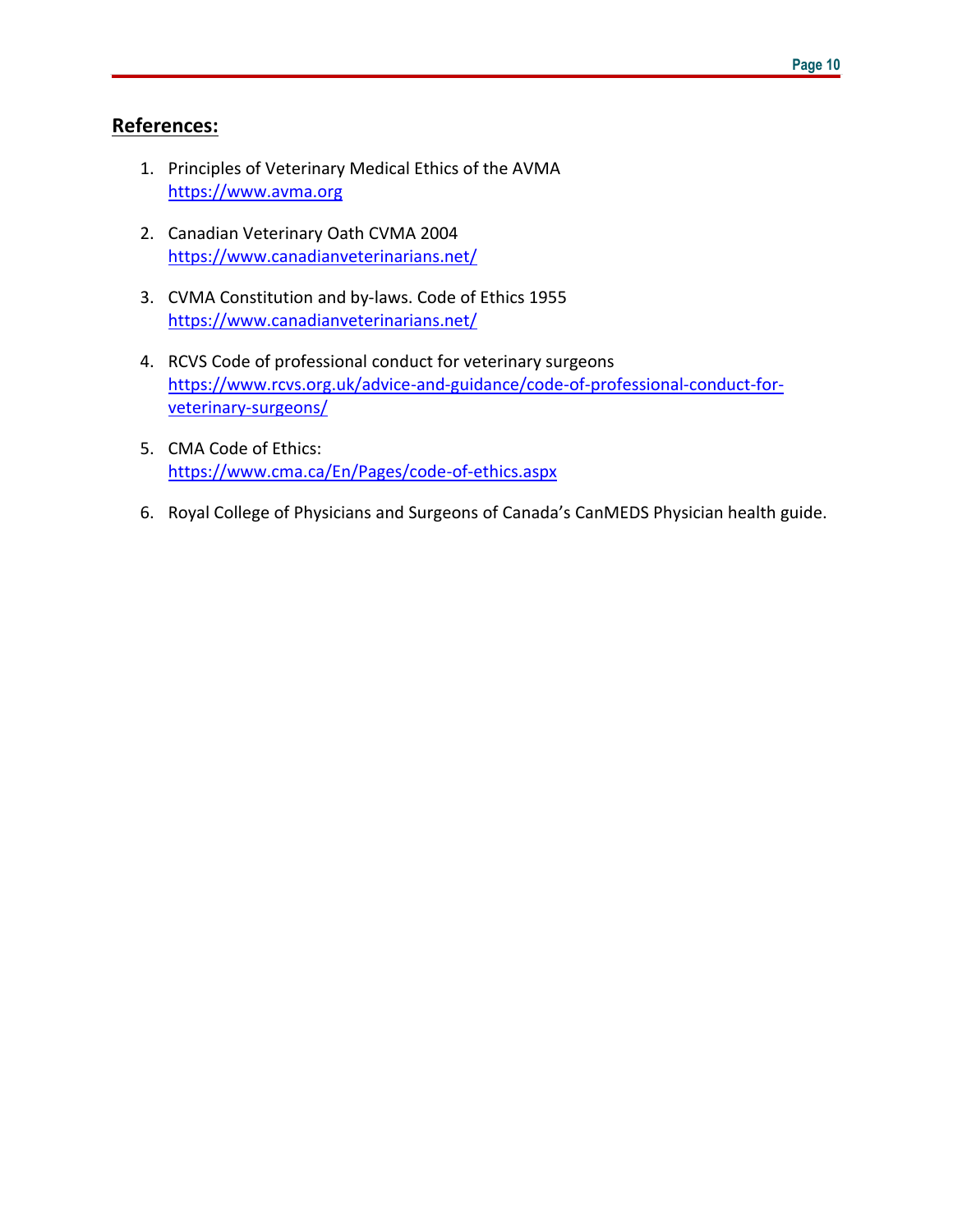## **Appendix 1: Referring and Consultation:**

When appropriate, attending veterinarians are encouraged to seek assistance in the form of **consultations and referrals**. A decision to consult or refer is made jointly by the attending veterinarian and the client. Attending veterinarians should honor clients' requests for referral.

- An *attending veterinarian* is a veterinarian (or a group of veterinarians) who assumes responsibility for primary care of a patient. A VCPR is established with the attending veterinarian.
- A *consulting veterinarian* is a veterinarian (or group of veterinarians) who agrees to advise an attending veterinarian on the care and management of a case. The VCPR remains the responsibility of the attending veterinarian.
- When a consultation occurs, the attending veterinarian continues to be primarily responsible for the case.
- Consulting veterinarians may or may not charge fees for service. When such fees are charged, they are usually collected from the client by the attending veterinarian.
- Consulting veterinarians should communicate their findings and opinions directly to the attending veterinarians.
- Consulting veterinarians should revisit the patients or communicate with the clients in collaboration with the attending veterinarians.
- Consultations usually involve the exchange of information or interpretation of test results.

It may be appropriate or necessary for consultants to examine patients. When advanced or invasive techniques are required to gather information or substantiate diagnoses, attending veterinarians may refer the patients. A new VCPR is established with the veterinarian to whom a case is referred. Referral is the transfer of responsibility of diagnosis and treatment from a referring veterinarian to a receiving veterinarian. A *referring veterinarian* is the veterinarian (or group of veterinarians) who is the attending veterinarian at the time of referral. A *receiving veterinarian* is a veterinarian (or group of veterinarians) to whom a patient is referred and who agrees to provide requested veterinary services. A new VCPR is established with the receiving veterinarian.

- The referring and receiving veterinarians should communicate.
- The referring veterinarian should provide the receiving veterinarian with all the appropriate information pertinent to the case before or at the time of the receiving veterinarian's first contact with the patient or the client.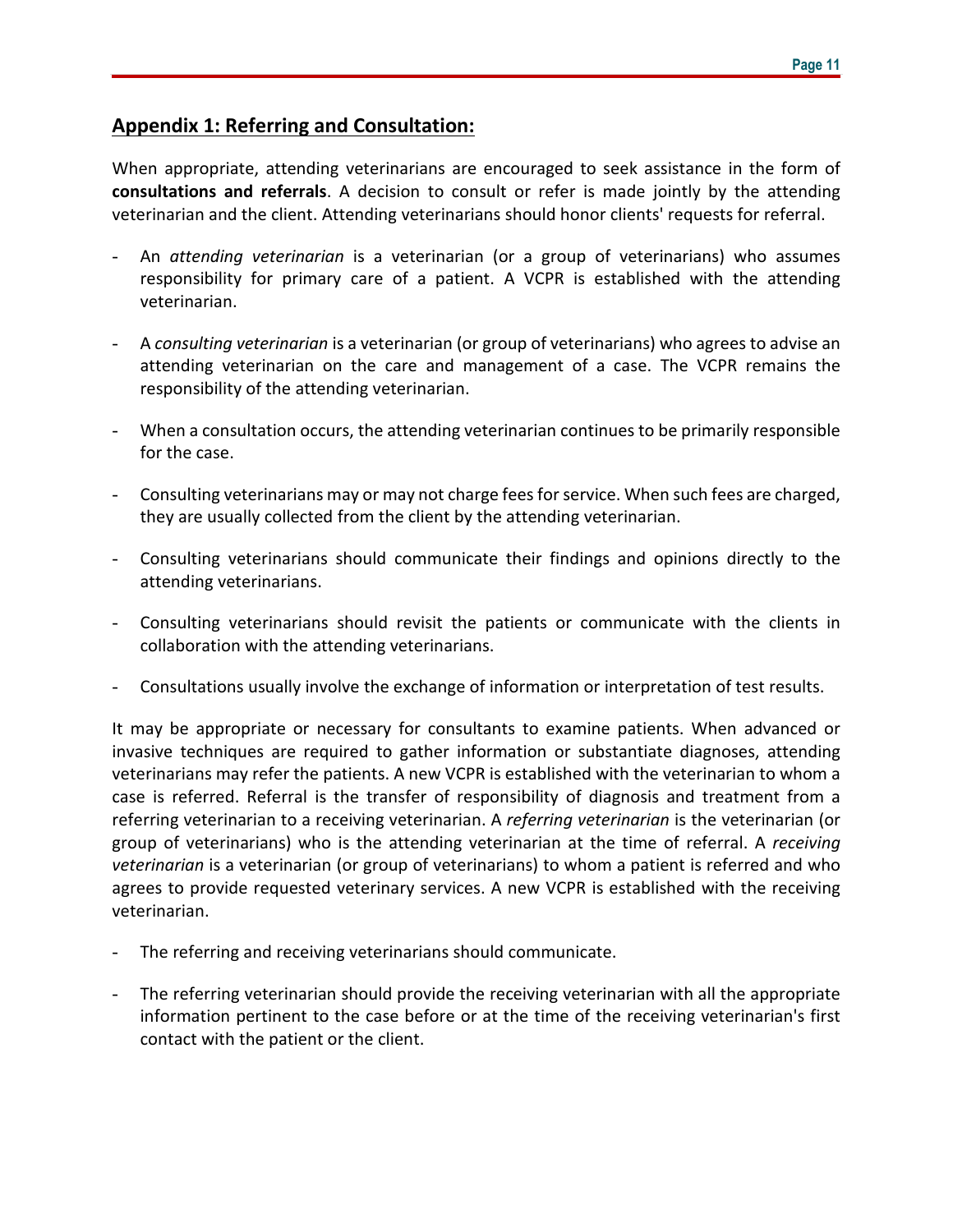- When the referred patient has been examined, the receiving veterinarian should promptly inform the referring veterinarian. Information provided should include diagnosis, proposed treatment and other recommendations.
- The receiving veterinarian should provide only those services or treatments necessary to address the condition for which the patient was referred and should consult the referring veterinarian if other services or treatments are indicated.
- Upon discharge of the patient, the receiving veterinarian should give the referring veterinarian a written report, advising the referring veterinarian as to continuing care of the patient or termination of the case. A detailed and complete written report should follow as soon as possible.
- The receiving veterinarian should advise the client to contact the referring veterinarian for the continuing care of the patient. If the client chooses continuing patient care of a veterinarian other than the referring veterinarian, the receiving veterinarian should release a copy of the medical records to the veterinarian of the client's choice.

When a client seeks professional services or opinions from a different veterinarian without a referral, a new VCPR is established with the new attending veterinarian. When contacted, the veterinarian who was formerly involved in the diagnosis, care, and treatment of the patient should communicate with the new attending veterinarian as if the patient and client had been referred.

- With the client's consent, the new attending veterinarian should contact the former veterinarian to learn the original diagnosis, care, and treatment and clarify any issues before proceeding with a new treatment plan.
- If there is evidence that the actions of the former attending veterinarian have clearly and significantly endangered the health or safety of the patient, the new attending veterinarian has a responsibility to report the matter to the appropriate authorities of the provincial professional regulatory body.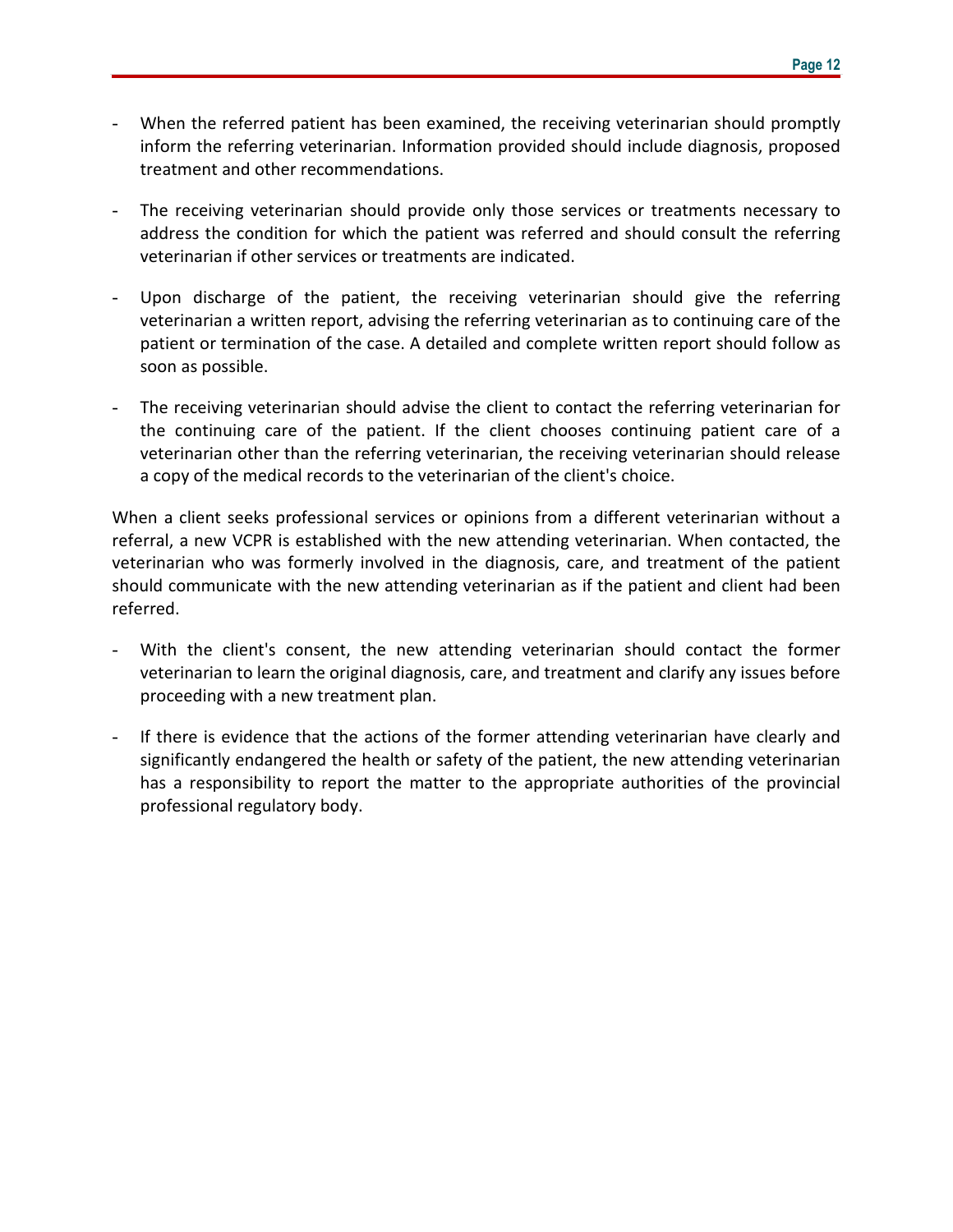## **Appendix 2. The Veterinarian-Client-Patient Relationship (VCPR):**

The veterinarian-client-patient relationship (VCPR) is the basis for interaction among veterinarians, their clients and their patients. Prescribing a prescription product requires a VCPR. Without a VCPR, a veterinarian's merchandising or use of veterinary prescription drugs or their extra-label use of any pharmaceutical is unethical and is illegal under federal law.

A VCPR means that all of the following are required:

- The veterinarian has assumed the responsibility for making clinical judgments regarding the health of the patient and the client has agreed to follow the veterinarians' instructions.
- The veterinarian has sufficient knowledge of the patient to initiate at least a general or preliminary diagnosis of the medical condition of the patient. This means that the veterinarian is personally acquainted with the keeping and care of the patient by virtue of a timely examination of the patient by the veterinarian, or medically appropriate and timely visits by the veterinarian to the operation where the patient is managed.
- The veterinarian is readily available for follow-up evaluation or has arranged for the following: veterinary emergency coverage, and continuing care and treatment.
- The veterinarian provides oversight of treatment, compliance, and outcome.
- Patient records are maintained.
- Veterinarians should honor a client's request for a prescription in lieu of dispensing.

Veterinarians may terminate a VCPR under certain conditions, and they have an ethical obligation to use courtesy and tact in doing so.

- If there is no ongoing medical condition, veterinarians may terminate a VCPR by notifying the client that they no longer wish to serve that patient and client.
- If there is an ongoing medical or surgical condition, the patient should be referred to another veterinarian for diagnosis, care and treatment. The former attending veterinarian should continue to provide care, as needed, during the transition.
- Clients may terminate the VCPR at any time.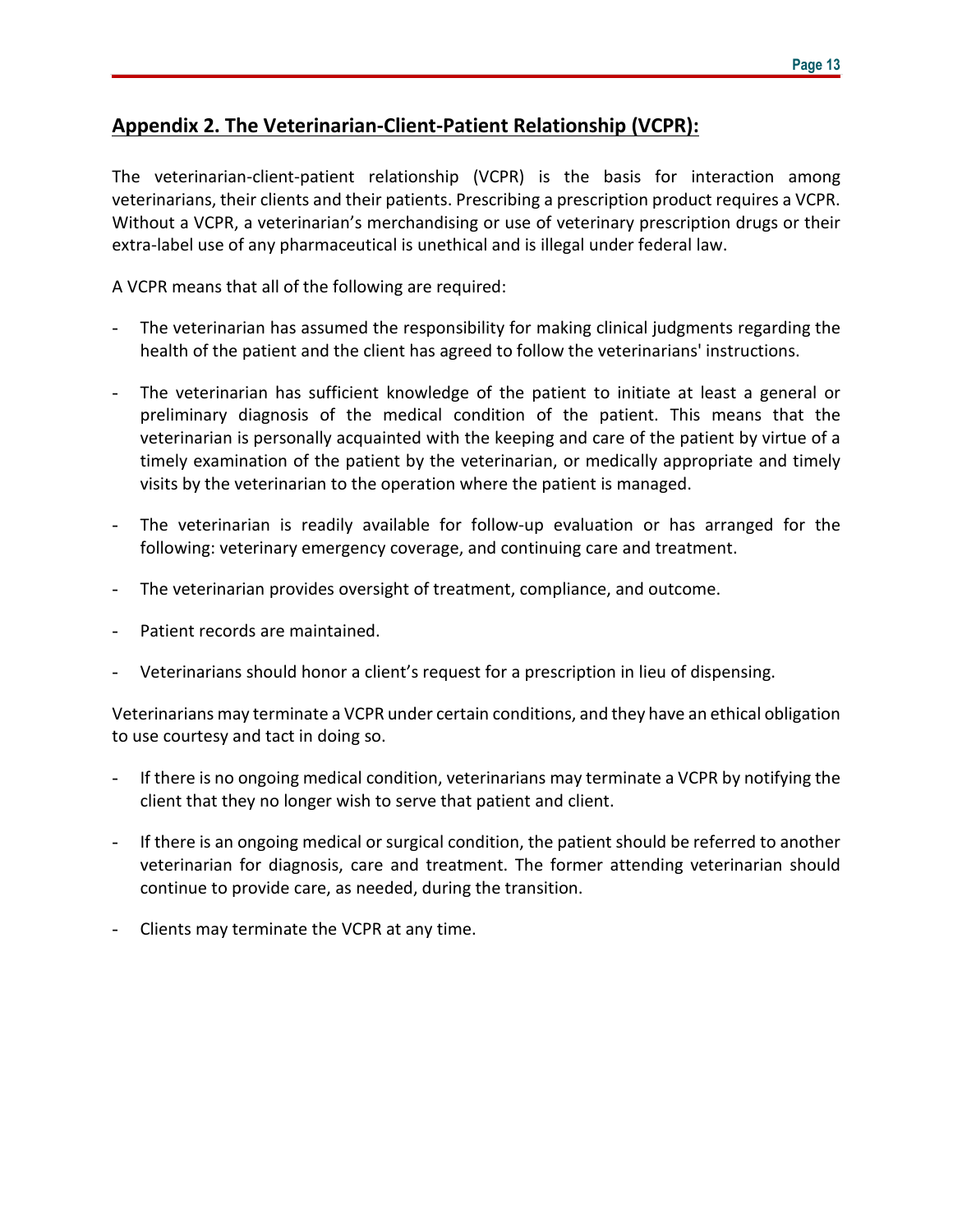## **Appendix 3. Informed consent:**

Information on the required components of informed consent (from the client) needs to be created: The following is the current AVMA position on informed consent (revised the term to owner consent). Found at:

<https://www.avma.org/KB/Policies/Pages/Owner-Consent-in-Veterinary-Medicine.aspx>

#### **Owner Consent in Veterinary Medicine [AVMA]**

The public is best served when veterinarians provide sufficient information in a form and manner that enables owners or their authorized agents to make appropriate decisions when choosing the veterinary care provided.

To the best of their ability and in a manner that would be understood by a reasonable person, veterinarians should inform animal owners or their authorized agents of the diagnostic and treatment options available. They should also provide an assessment of the risks and benefits of such choices, a prognosis, and a documented estimate of the fees expected for the provision of services. The owners or authorized agents should indicate that their questions have been answered to their satisfaction, the information received by them has been understood, and that they are consenting to the recommended treatments or procedures.

The consent of owners or authorized agents should be provided in a verbal or written form and should be documented in the medical record by veterinarians or their staff members.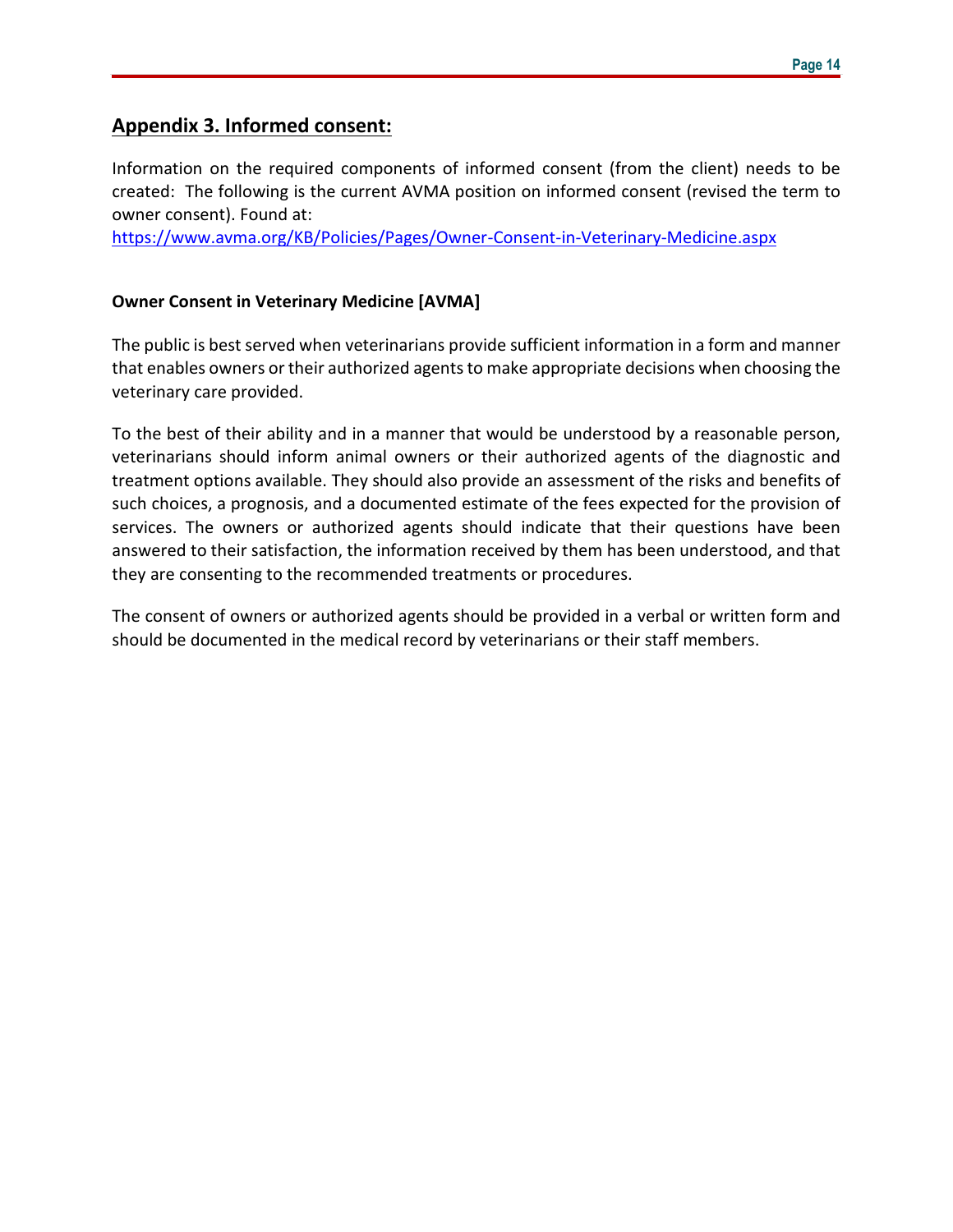## **Appendix 4. Fees for Services:**

**Language used in the current AVMA policy:** See: [https://www.avma.org/KB/Policies/Pages/Principles-of-Veterinary-Medical-Ethics-of-the-](https://www.avma.org/KB/Policies/Pages/Principles-of-Veterinary-Medical-Ethics-of-the-AVMA.aspx)[AVMA.aspx](https://www.avma.org/KB/Policies/Pages/Principles-of-Veterinary-Medical-Ethics-of-the-AVMA.aspx) [Section VII.f.]

*f. Veterinarians (to include those attending, consulting, receiving and referring) are entitled to charge fees for their professional services.*

- *i. Regardless of the fees that are charged or received, the quality of service must be maintained at the usual professional standard.*
- *ii. A veterinarian may charge a fee for the services the veterinarian provides in conjunction with the use of third-party providers such as laboratories, pharmacies, and consulting veterinarians.*
- *iii. Payment by or to a veterinarian solely for the referral of a patient is fee-splitting and is unethical.*
- iv. A veterinarian may not accept payment of any kind, in any form, from any source, such as a *pharmaceutical company or pharmacist, manufacturer of medical appliances and devices, for prescribing or referring a patient to said source.*

*In each case, the payment violates the requirement to deal honestly with clients and colleagues. The client relies upon the advice of the veterinarian on matters of referral and prescribing. All referrals and prescriptions must be based on the skill and quality of the veterinarian to whom the patient has been referred or the quality and efficacy of the drug or product prescribed.*

v. It is unethical for a group or association of veterinarians to take any action which coerces, pressures, or achieves agreement among veterinarians to conform to a fee schedule or fixed fees.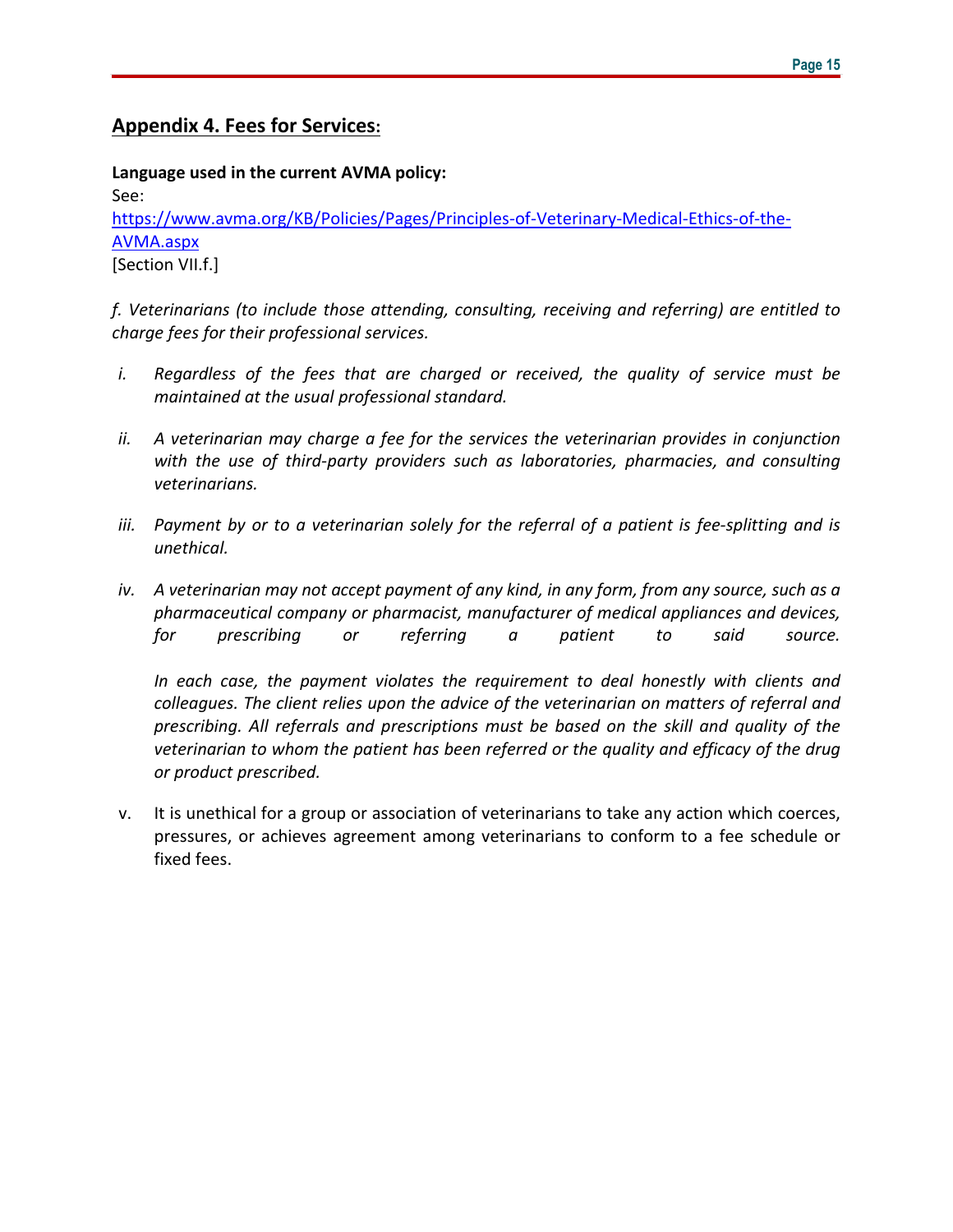## **Appendix 5. Medical Records:**

Veterinary medical records are an integral part of veterinary care. The records must comply with the standards established by provincial regulatory bodies.

- Medical records are the property of the practice and the practice owner. The original records must be retained by the practice for the period required by provincial statute.
- Ethically, the information within veterinary medical records is considered privileged and confidential. It must not be released except as required or allowed by law, or by consent of the owner of the patient.
- Veterinarians are obligated to provide copies or summaries of medical records when requested by the client.
- Without the express permission of the practice owner, it is unethical for a veterinarian to remove, copy, or use the medical records or any part of any record.
- Medical records must be provided to another practice upon a client's request.